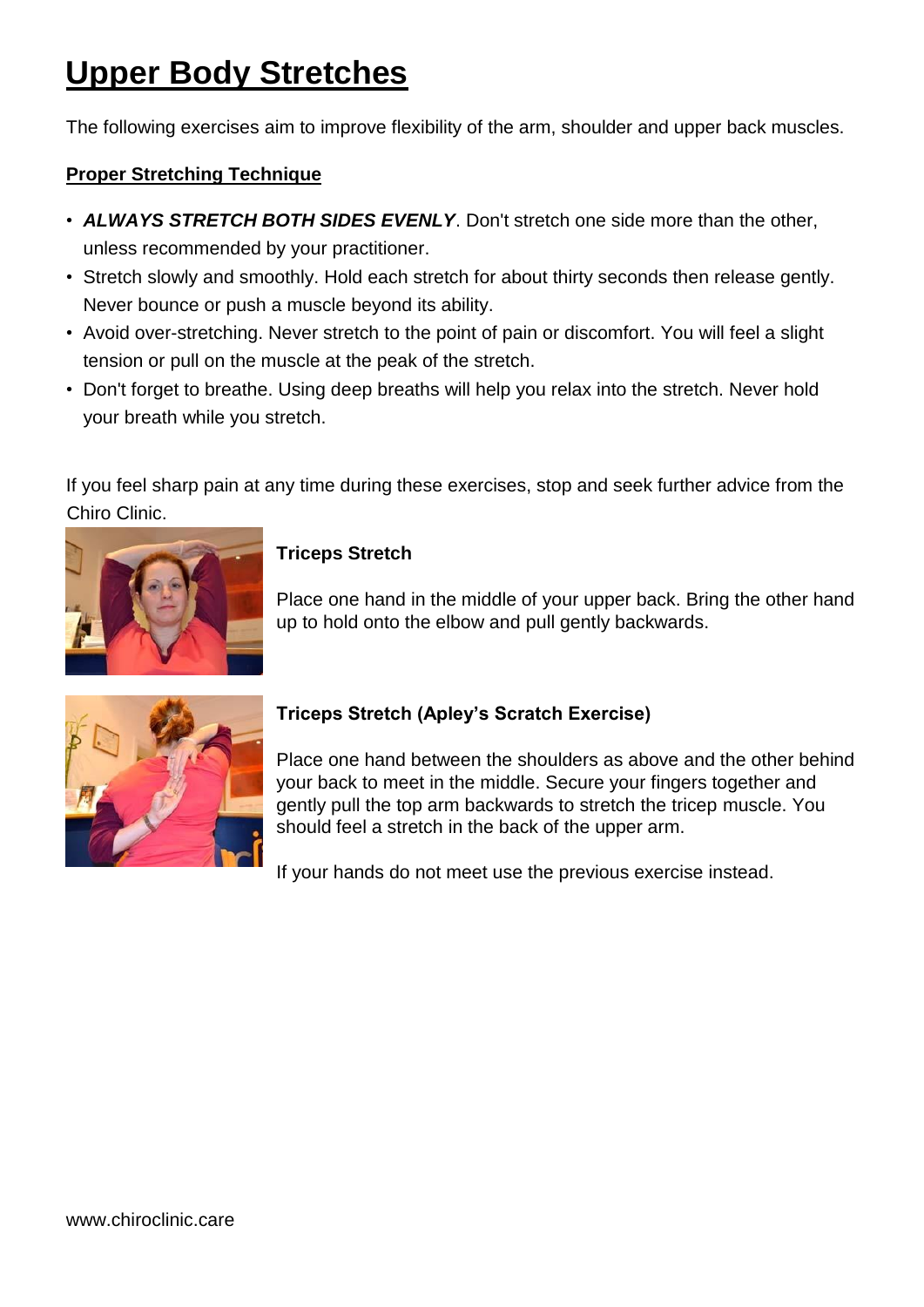

### **Deltoid Stretch**

Bring one arm horizontally across your body and support with your other hand just above the elbow as shown. Gently pull the arm towards you as far as you can. You will feel a stretch on the outside of the upper arm.



### **Chest Stretch**

From a standing position, place both hands behind you and interlock fingers. Straighten your arms and gently lift them both upwards. You will feel a stretch across your chest and shoulders. Be sure to keep shoulders down and back during this exercise.



### **Chest Stretch (Pectorals)**

Place one hand against a wall directly to the side of you.

Keeping the hand secured in this place slowly turn your body away from the wall. You will feel a stretch across the front of your shoulder and chest.

This stretch can be done with the arm at any height. To stretch the lower pectoral muscles place the arm above shoulder height. With the arm below the shoulder the stretch will be more focussed on the upper pectoral muscles.

If you feel any sharp pain or pinching in the shoulder stop immediately.